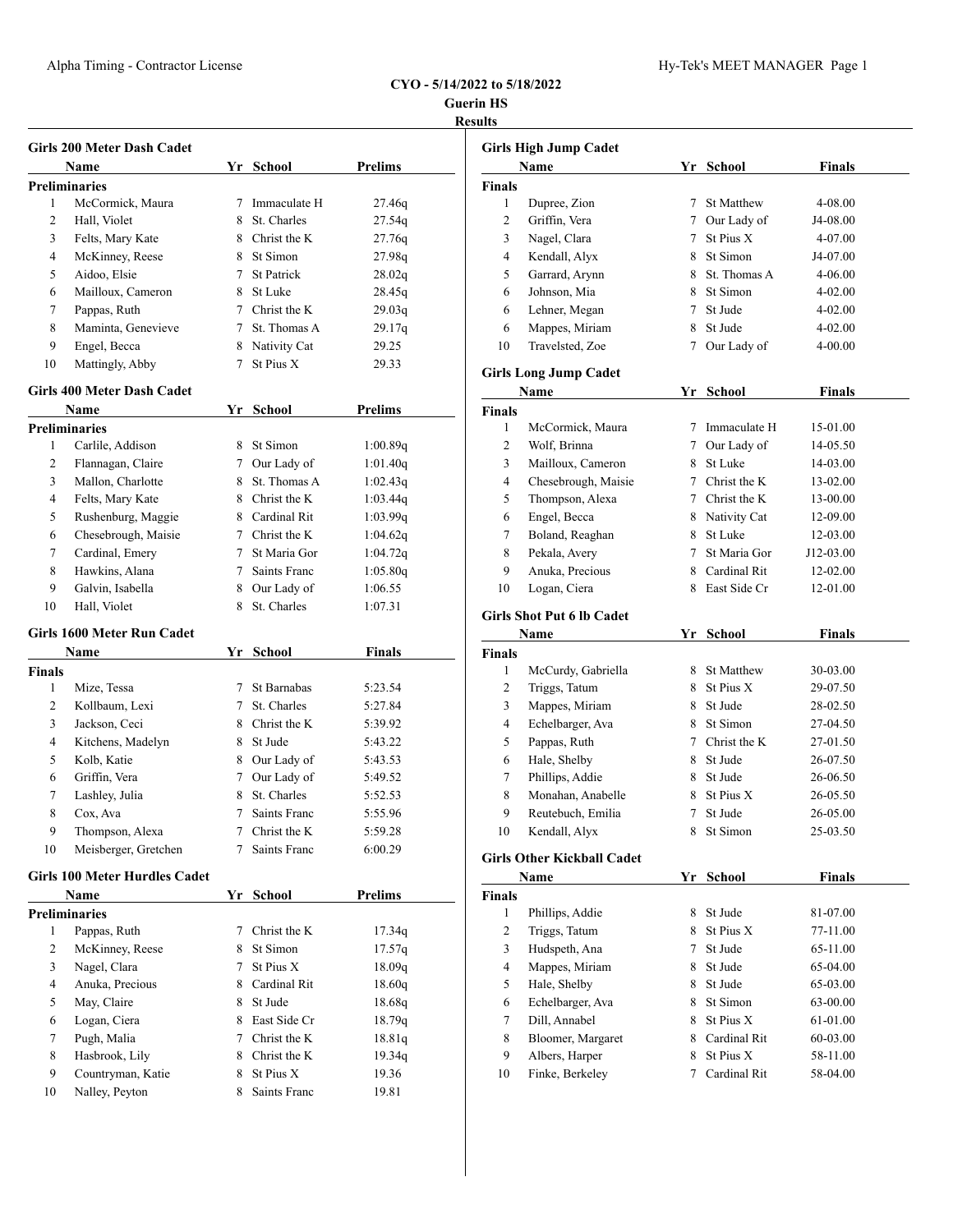| <b>Guerin HS</b> |  |
|------------------|--|
| <b>Results</b>   |  |

| 1<br>2<br>3<br>4<br>5<br>6 | Girls 50 Meter Dash 56<br>Name<br><b>Preliminaries</b><br>Swartz, Lucy<br>Langston, Avery |   | Yr School         | <b>Prelims</b> |
|----------------------------|-------------------------------------------------------------------------------------------|---|-------------------|----------------|
|                            |                                                                                           |   |                   |                |
|                            |                                                                                           |   |                   |                |
|                            |                                                                                           |   |                   |                |
|                            |                                                                                           |   | 6 St Jude         | 7.56q          |
|                            |                                                                                           |   | 6 Nativity Cat    | 7.67q          |
|                            | Brownridge, Kaylynn                                                                       |   | 6 Cardinal Rit    | 7.88q          |
|                            | McAllister, Audrey                                                                        |   | 5 St Simon        | 7.91q          |
|                            | Rago, Sofia                                                                               |   | 5 St Pius X       | 7.94q          |
|                            | Gates, Addie                                                                              |   | 6 St Jude         | 7.95q          |
| 7                          | Nies, Madeline                                                                            |   | 5 Our Lady of     | 7.98q          |
| 8                          | Lehner, Bridget                                                                           |   | 6 St Jude         | 8.03q          |
| 9                          | Jackson, Lucy                                                                             |   | 6 St Jude         | 8.06           |
| 10                         | White, Sophia                                                                             |   | 5 Immaculate H    | 8.07           |
|                            | Girls 200 Meter Dash 56                                                                   |   |                   |                |
|                            | Name                                                                                      |   | Yr School         | <b>Prelims</b> |
|                            | <b>Preliminaries</b>                                                                      |   |                   |                |
| 1                          | Dew, Alex                                                                                 |   | 6 St Jude         | 29.36q         |
| 2                          | Bullock, Delanie                                                                          |   | 6 St Jude         | 29.94q         |
| 3                          | Henderzahs, Chloe                                                                         |   | 6 St Simon        | 30.39q         |
| 4                          | Langston, Avery                                                                           |   | 6 Nativity Cat    | 30.75q         |
| 5                          | Andrews, Isabella                                                                         |   | 6 St Barnabas     | 30.76q         |
| 6                          | Seibert, Taylor                                                                           |   | 5 St Jude         | 31.02q         |
| 7                          | Linder, Betsey                                                                            |   | 6 St Simon        | 31.26q         |
| 8                          | Grider, Bailey                                                                            |   | 5 St Maria Gor    | 31.30q         |
| 9                          | Cunningham, Olive                                                                         |   | 6 St Simon        | 31.36          |
| 10                         |                                                                                           |   | 6 Cardinal Rit    | 31.86          |
|                            | Sandoval-Ramirez, Brenda                                                                  |   |                   |                |
|                            | Girls 400 Meter Dash 56                                                                   |   |                   |                |
|                            | Name                                                                                      |   | Yr School         | Prelims        |
| 1                          | <b>Preliminaries</b>                                                                      |   | 6 St Jude         |                |
|                            | Smith, Nora                                                                               |   |                   | 1:06.22q       |
| 2                          | Slocum, Emerson                                                                           |   | 6 St Simon        | 1:07.55q       |
| 3                          | Cochrane, Lyla                                                                            |   | 6 Immaculate H    | 1:07.97q       |
| 4                          | Andrews, Isabella                                                                         |   | 6 St Barnabas     | 1:08.97q       |
| 5                          | Parker, Alli                                                                              |   | 5 St Louis de     | 1:09.19q       |
| 6                          | Griffin, Alexa                                                                            |   | 6 Saints Franc    | 1:10.77q       |
| 7                          | Price, Ava                                                                                |   | 6 St Jude         | 1:11.94q       |
| 8                          | Berry, Evie                                                                               | 5 | <b>St Matthew</b> | 1:12.46q       |
| 9                          | Oesterle, Luella                                                                          |   | 6 Immaculate H    | 1:12.95        |
| 10                         | Martinez, Mia                                                                             | 6 | St Luke           | 1:13.42        |
|                            | Girls 1600 Meter Run 56                                                                   |   |                   |                |
|                            | Name                                                                                      |   | Yr School         | <b>Finals</b>  |
| <b>Finals</b>              |                                                                                           |   |                   |                |
| 1                          | Polit, Julia                                                                              | 6 | St. Charles       | 5:59.74        |
| 2                          | Tichenor, Jillian                                                                         | 5 | St Louis de       | 6:01.01        |
| 3                          | Scott, Maggie                                                                             |   | 5 Christ the K    | 6:01.02        |
| 4                          | Betz, Macy                                                                                |   | 6 St Simon        | 6:06.60        |
| 5                          | Murphy, Erin                                                                              |   | 5 St Pius X       | 6:13.07        |
|                            | Allen, Cali                                                                               |   | 6 St. Charles     | 6:15.01        |
| 6                          | Maurovich, Anna                                                                           |   | 5 Our Lady of     | 6:17.82        |
| 7                          |                                                                                           |   |                   |                |
| 8                          | Bell, Norah                                                                               | 5 | St Jude           | 6:22.29        |
| 9                          | Cox, Bella                                                                                | 6 | Our Lady of       | 6:23.54        |

|                | Girls High Jump 56                 |    |                |               |  |
|----------------|------------------------------------|----|----------------|---------------|--|
|                | Name                               |    | Yr School      | <b>Finals</b> |  |
| <b>Finals</b>  |                                    |    |                |               |  |
| $\mathbf{1}$   | Sawchuck, Amber                    |    | 6 St Louis de  | 4-03.00       |  |
| 2              | Kramer, Maric                      |    | 6 St Jude      | J4-03.00      |  |
| 3              | Swartz, Lucy                       |    | 6 St Jude      | 4-02.00       |  |
| $\overline{4}$ | Christie, Leah                     |    | 5 St Barnabas  | 3-10.00       |  |
| 4              | Gridley, Kindley                   |    | 5 St Jude      | 3-10.00       |  |
| 6              | Downey, Evelyn                     |    | St Luke        | $J3-10.00$    |  |
| 7              | Travelsted, Zan                    |    | 5 Our Lady of  | $J3-10.00$    |  |
| 8              | Parker, Emma                       |    | 5 St Louis de  | 3-07.00       |  |
| 8              | Gilroy, Caroline                   |    | 6 Immaculate H | 3-07.00       |  |
| 8              | Berry, Evie                        |    | 5 St Matthew   | 3-07.00       |  |
| 8              | Neufelder, Lillie                  |    | 5 Saints Franc | 3-07.00       |  |
| 8              | Galicia, Camila                    |    | $6$ St Pius X  | 3-07.00       |  |
| 8              | Holman, Georgia                    |    | 6 St Simon     | 3-07.00       |  |
|                |                                    |    |                |               |  |
|                | <b>Girls Long Jump 56</b>          |    |                |               |  |
|                | Name                               |    | Yr School      | Finals        |  |
| <b>Finals</b>  |                                    |    |                |               |  |
| 1              | Morelli, Lola                      |    | 6 St Jude      | 13-00.50      |  |
| 2              | Slocum, Emerson                    |    | 6 St Simon     | 12-10.25      |  |
| 3              | Spearing, Rosanna                  |    | 6 St Jude      | 12-07.00      |  |
| $\overline{4}$ | Duhamell, Savannah                 |    | 6 St Barnabas  | 12-04.50      |  |
| 5              | Parker, Emma                       |    | 5 St Louis de  | 12-03.75      |  |
| 6              | Parker, Alli                       |    | 5 St Louis de  | 12-00.50      |  |
| 7              | Holdridge, Meredith                |    | 5 St. Thomas A | 11-10.75      |  |
| 8              | Wesseling, Olivia                  |    | 5 St Louis de  | J11-10.75     |  |
| 9              | Maynard, Olivia                    |    | 6 St Pius X    | 11-07.50      |  |
| 10             | Koon, Lainie                       |    | 6 St. Thomas A | 11-04.00      |  |
|                | <b>Girls Other Kickball 56</b>     |    |                |               |  |
|                | Name                               |    | Yr School      | Finals        |  |
| Finals         |                                    |    |                |               |  |
| 1              | Morelli, Lola                      |    | 6 St Jude      | 71-08.00      |  |
| 2              | Jahn, Adelyn                       |    | 6 St Simon     | 69-08.00      |  |
| 3              | Littell, Ellie                     |    | 6 Nativity Cat | 67-07.00      |  |
| $\overline{4}$ | Gates, Addie                       |    | 6 St Jude      | 66-01.00      |  |
| 5              | Kramer, Maric                      |    | 6 St Jude      | 62-08.00      |  |
| 6              | Andrews, Isabella                  | 6  | St Barnabas    | 59-09.00      |  |
| 7              | Phillips, Izzy                     |    | 6 Our Lady of  | 58-00.00      |  |
| 8              | Watko, Madelyn                     | 6  | St Pius X      | 57-02.00      |  |
| 9              | Romero, Izzy                       | 6  | St Matthew     | 52-08.00      |  |
|                | Hudspeth, Alex                     | 5  | St Jude        | 51-10.00      |  |
|                |                                    |    |                |               |  |
| 10             |                                    |    |                |               |  |
|                | <b>Girls Other Softball Thr 56</b> |    |                |               |  |
|                | Name                               | Yr | <b>School</b>  | <b>Finals</b> |  |
|                |                                    |    |                |               |  |
| 1              | Morelli, Lola                      | 6  | St Jude        | 130-01.00     |  |
| $\overline{c}$ | Swartz, Lucy                       | 6  | St Jude        | 119-03.00     |  |
| 3              | Maynard, Olivia                    | 6  | St Pius X      | 117-04.00     |  |
| 4              | Phillips, Izzy                     | 6  | Our Lady of    | 112-05.00     |  |
| Finals<br>5    | Cadwallader, Ella                  | 6  | St Jude        | 110-07.00     |  |
| 6              | Groepper, Riley                    | 6  | St Simon       | 110-06.00     |  |
| 7              | Watko, Madelyn                     | 6  | St Pius X      | 108-08.00     |  |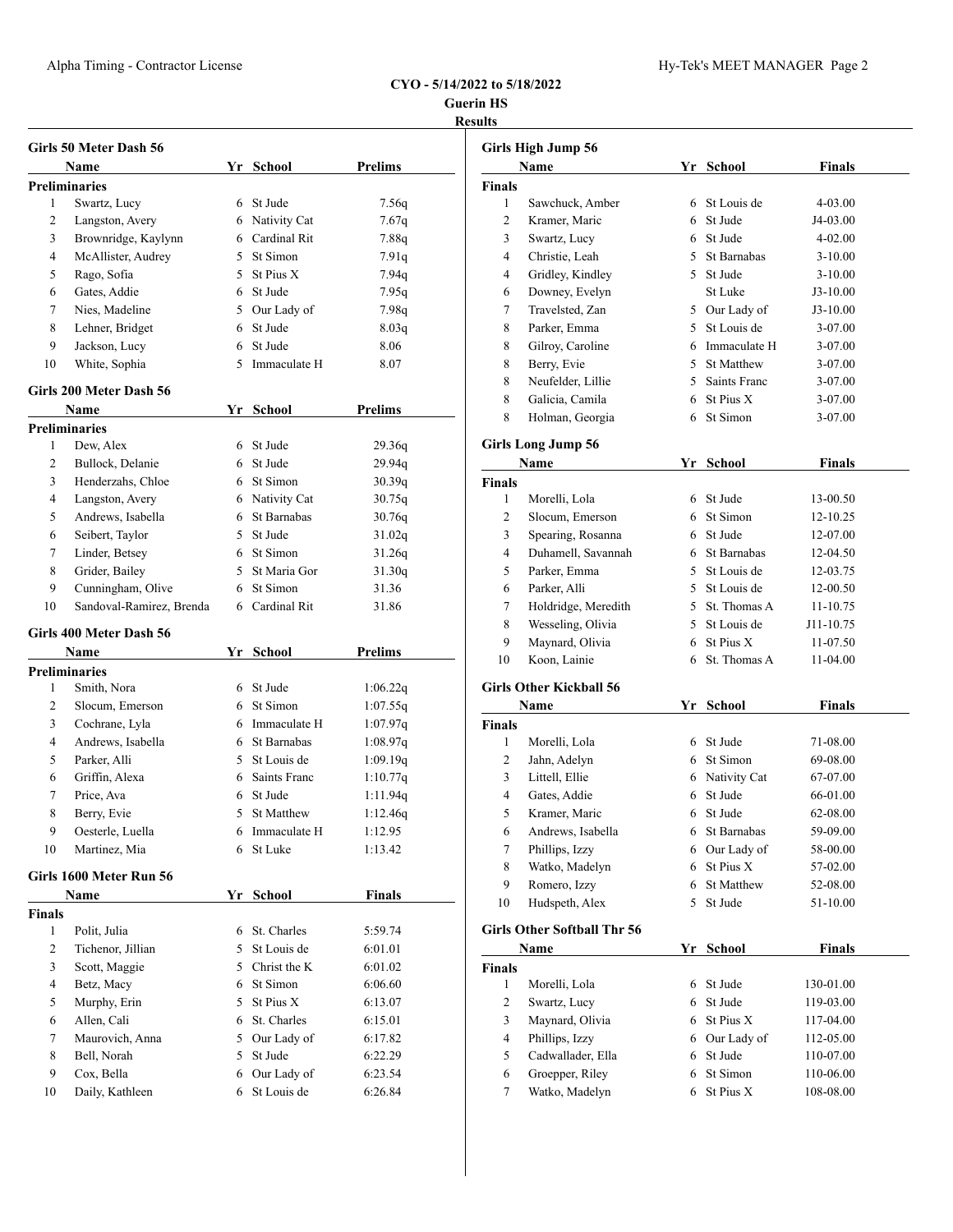## **CYO - 5/14/2022 to 5/18/2022 Guerin HS**

|                |                                       |                | $CYO - 5/14/2022$ | Guerin |
|----------------|---------------------------------------|----------------|-------------------|--------|
|                |                                       |                |                   | Result |
|                | Finals  (Girls Other Softball Thr 56) |                |                   |        |
|                | Name                                  | Yr School      | <b>Finals</b>     |        |
| 8              | Carroll, Allison                      | 5 Christ the K | 107-05.00         |        |
| 9              | Christie, Leah                        | 5 St Barnabas  | 106-04.00         |        |
| 10             | Thluai, Bawi                          | 5 St Barnabas  | 102-01.00         |        |
|                | <b>Girls 50 Meter Dash 4th</b>        |                |                   |        |
|                | Name                                  | Yr School      | <b>Prelims</b>    |        |
|                | <b>Preliminaries</b>                  |                |                   |        |
| 1              | Wignall, Abigail                      | 4 St Pius X    | 8.24q             |        |
| 2              | Hilbrich, Marlo                       | 4 St Pius X    | 8.28q             |        |
| 3              | Brown, Madelyn                        | 4 St Pius X    | 8.50q             |        |
| $\overline{4}$ | Siminski, Josie                       | 4 St Simon     | 8.52q             |        |
| 5              | Eckhart, Ava                          | 4 St Jude      | 8.59q             |        |
| 6              | Chan, Cora                            | 4 Immaculate H | 8.59q             |        |
| 7              | Raetz, Annie                          | 4 St Patrick   | 8.66q             |        |
| 8              | Masaka, Maria                         | 4 St Patrick   | 8.76q             |        |
| 9              | Jackson, Frances                      | 4 St Jude      | 8.77              |        |
| 10             | Shaffer, Quinn                        | 4 St Jude      | 8.84              |        |
|                | Girls 200 Meter Dash 4th              |                |                   |        |
|                | <b>Name</b>                           | Yr School      | <b>Prelims</b>    |        |
|                | <b>Preliminaries</b>                  |                |                   |        |
| 1              | Brickley, Amelia                      | 4 St Simon     | 33.08q            |        |
| 2              | Vermillion, Evelynn                   | 4 Saints Franc | 33.30q            |        |
| 3              | Spalding, Ella                        | 4 St. Thomas A | 34.53q            |        |
| $\overline{4}$ | Cox, Lizzy                            | 4 St Pius X    | 35.77q            |        |
| 5              | Burcham, Lyla                         | 4 St Luke      | 35.93q            |        |
| 6              | Collins, Anna                         | 4 St. Charles  | 36.45q            |        |
| $\overline{7}$ | Ray, Kendall                          | 4 St Patrick   | 37.44q            |        |
| 8              | Raetz, Annie                          | 4 St Patrick   | 37.46q            |        |
| 9              | Kraut, Penelope                       | 4 St Patrick   | 37.85             |        |
| 10             | Michalic, Brooke                      | 4 St Luke      | 38.80             |        |
|                | Girls 400 Meter Dash 4th              |                |                   |        |
|                | Name                                  | Yr School      | <b>Prelims</b>    |        |
|                | <b>Preliminaries</b>                  |                |                   |        |
| 1              | Sandifur, Emerson                     | 4 St Luke      | 1:09.65q          |        |
| 2              | Horton, Whitney                       | 4 St Barnabas  | 1:15.44q          |        |
| 3              | Burcham, Lyla                         | 4 St Luke      | 1:18.72q          |        |
| $\overline{4}$ | Cox, Lizzy                            | 4 St Pius X    | 1:21.35q          |        |
| 5              | Westerfield, Kathleen                 | 4 St Simon     | 1:22.62q          |        |
| 6              | Bauer, Mary                           | 4 St. Michael' | 1:22.90q          |        |
| 7              | Taylor, Alana                         | 4 Cardinal Rit | 1:27.75q          |        |

8 Mason, Avery 4 St. Thomas A 1:27.79q 9 Owen, Pepper 4 St Jude 1:29.81 10 Marten, Lucia 4 St Simon 1:31.79

**Name Yr School Prelims**

1 Sandifur, Emerson 4 St Luke 2:49.07q 2 Horton, Whitney 4 St Barnabas 3:05.82q 3 Spiegel, Molly 4 St Pius X 3:06.35q 4 Bruggeman, Annie 4 St. Charles 3:10.80q 5 Chamblee, Rebecca 4 Nativity Cat 3:22.51q

**Girls 800 Meter Dash 4th**

**Preliminaries**

| ults           |                            |                |                |               |
|----------------|----------------------------|----------------|----------------|---------------|
| 6              | Kashman, Caroline          |                | 4 St Luke      | 3:25.34q      |
| 7              | Pastorino, Grace           |                | 4 St Pius X    | 3:28.07q      |
| 8              | Norrick, Charlotte         | 4              | St. Charles    | 3:32.41q      |
| 9              | Owen, Ellie                |                | 4 Our Lady of  | 3:45.23q      |
| 10             | Marten, Lucia              |                | 4 St Simon     | 3:49.92q      |
|                | Girls 1600 Meter Run 4th   |                |                |               |
|                | Name                       |                | Yr School      | <b>Finals</b> |
| <b>Finals</b>  |                            |                |                |               |
| $\mathbf{1}$   | Sandifur, Emerson          |                | 4 St Luke      | 6:11.09       |
| $\overline{c}$ | Spiegel, Molly             |                | 4 St Pius X    | 6:45.00       |
| 3              | Bruggeman, Annie           |                | 4 St. Charles  | 6:55.60       |
| $\overline{4}$ | Chamblee, Rebecca          |                | 4 Nativity Cat | 7:01.83       |
| 5              | Pastorino, Grace           | $\overline{4}$ | St Pius X      | 7:06.41       |
| 6              | Masaka, Maria              |                | 4 St Patrick   | 7:06.49       |
| 7              | Norrick, Charlotte         |                | 4 St. Charles  | 7:07.67       |
| 8              | Kashman, Caroline          |                | 4 St Luke      | 7:32.22       |
| 9              | Owen, Ellie                |                | 4 Our Lady of  | 7:51.26       |
| 10             | Wilson, Kristen            |                | 4 St Barnabas  | 7:52.94       |
|                | Girls High Jump 4th        |                |                |               |
|                | Name                       |                | Yr School      | Finals        |
| <b>Finals</b>  |                            |                |                |               |
| $\mathbf{1}$   | Chan, Cora                 |                | 4 Immaculate H | 3-09.00       |
| 2              | Cerney, Claire             |                | 4 St. Charles  | 3-08.00       |
| 3              | Sherman, Katie             |                | 4 Our Lady of  | $3 - 05.00$   |
| 3              | Wiliams, Addie             |                | 4 St Pius X    | 3-05.00       |
| 3              | Ban, Ireland               |                | 4 Our Lady of  | $3 - 05.00$   |
| 3              | Spalding, Ella             |                | 4 St. Thomas A | $3 - 05.00$   |
| 7              | Norrick, Charlotte         |                | 4 St. Charles  | $J3-05.00$    |
| 8              | Nagle, Madison             |                | 4 St. Charles  | $3-02.00$     |
| 8              | Taylor, Alana              |                | 4 Cardinal Rit | $3-02.00$     |
| 8              | Brown, Madelyn             |                | 4 St Pius X    | $3 - 02.00$   |
|                | <b>Girls Long Jump 4th</b> |                |                |               |
|                | Name                       |                | Yr School      | Finals        |
| Finals         |                            |                |                |               |
| 1              | Vermillion, Evelynn        |                | 4 Saints Franc | 11-10.50      |
| 2              | Bishop, Ellie              |                | 4 St Matthew   | 11-01.50      |
| 3              | Horton, Whitney            |                | 4 St Barnabas  | 10-10.50      |
| 4              | Bauer, Mary                |                | 4 St. Michael' | 10-08.50      |
| 5              | Jackson, Frances           |                | 4 St Jude      | J10-08.50     |
| 6              | Brickley, Amelia           |                | 4 St Simon     | 10-08.00      |
| 7              | Sreniawski, Anna           | 4              | St Maria Gor   | 10-06.50      |
| 8              | Sherman, Katie             | 4              | Our Lady of    | 10-04.50      |

### **Girls Other Kickball 4th**

|                | Name           |  | Yr School     | <b>Finals</b> |  |
|----------------|----------------|--|---------------|---------------|--|
| Finals         |                |  |               |               |  |
|                | Warnke, Avery  |  | 4 St Barnabas | 39-07.00      |  |
|                | Brown, Madelyn |  | 4 St Pius X   | 38-07.00      |  |
|                | Getz, Avery    |  | 4 St Jude     | 37-02.00      |  |
| $\overline{4}$ | Nagle, Madison |  | 4 St. Charles | 32-09.00      |  |
|                | Greer, Lilly   |  | St. Charles   | 26-08.00      |  |

 Swart, harbour 4 St Simon 9-10.50 10 Eckhart, Ava 4 St Jude 9-06.00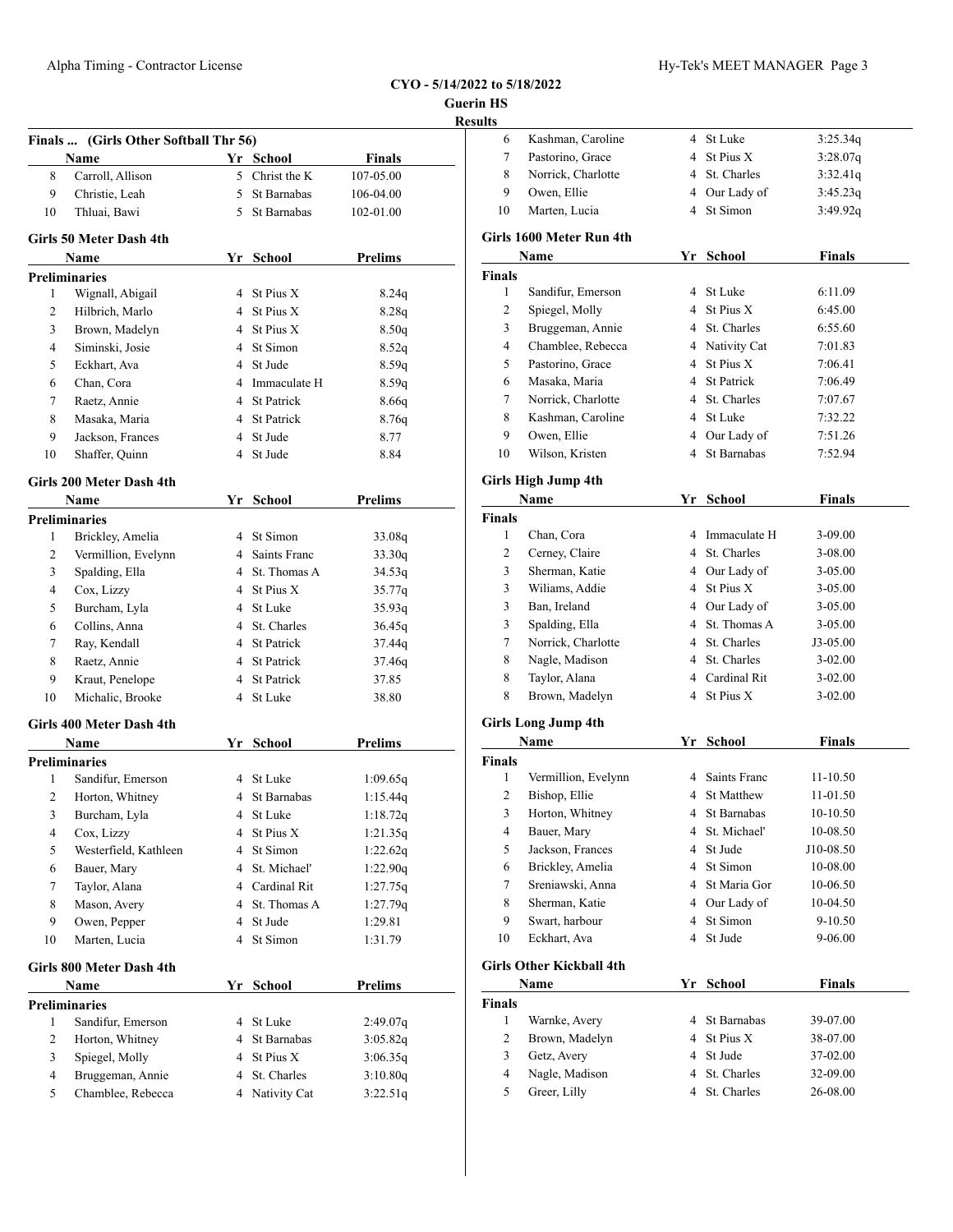**Guerin HS Results**

J.

l,

l,

|               | <b>Girls Other Softball Thr 4th</b> |   |                |                |
|---------------|-------------------------------------|---|----------------|----------------|
|               | Name                                |   | Yr School      | <b>Finals</b>  |
| <b>Finals</b> |                                     |   |                |                |
| 1             | Cerney, Claire                      |   | 4 St. Charles  | 82-06.00       |
| 2             | Wright, Addy                        |   | 4 St. Thomas A | 73-03.00       |
| 3             | Getz, Avery                         |   | 4 St Jude      | 67-01.00       |
| 4             | Warnke, Avery                       |   | 4 St Barnabas  | 54-08.00       |
| 5             | Lake, Ellie                         |   | 4 St. Michael' | 50-01.00       |
| 6             | Nagle, Madison                      |   | 4 St. Charles  | 39-03.00       |
| 7             | Greer, Lilly                        |   | 4 St. Charles  | 38-04.00       |
| 8             | Herzog, Cecilia                     |   | 4 Immaculate H | 35-08.00       |
| 9             | Bourgeois, Isabel                   |   | 4 Immaculate H | 34-09.00       |
|               | <b>Boys 200 Meter Dash Cadet</b>    |   |                |                |
|               | Name                                |   | Yr School      | <b>Prelims</b> |
|               | <b>Preliminaries</b>                |   |                |                |
| 1             | Smith, Phoenix                      |   | 8 Christ the K | 23.26q         |
| 2             | Pappas, Jimmy                       |   | 8 Christ the K | 24.03q         |
| 3             | Pugh, Michael                       |   | 8 Christ the K | 24.69q         |
| 4             | Ayers, Adam                         |   | 8 St Louis de  | 24.81q         |
| 5             | Kidwell, Liam                       | 8 | St Barnabas    | 25.28q         |
| 6             | Adams, Daniel                       |   | 7 Cardinal Rit | 25.60q         |
| 7             | Kolakovich, Cal                     |   | 8 East Side Cr | 25.81q         |
| 8             | Kuehr, Sullivan                     | 8 | St Pius X      | 26.01q         |
| 9             | Mendoza, Juan                       | 8 | Cardinal Rit   | 26.15          |
| 10            | Horton, Casey                       | 8 | St Barnabas    | 26.65          |
|               | <b>Boys 400 Meter Dash Cadet</b>    |   |                |                |
|               | Name                                |   | Yr School      | Prelims        |
|               | <b>Preliminaries</b>                |   |                |                |
| 1             | Smith, Phoenix                      |   | 8 Christ the K | 53.10 $q$      |
| 2             | Pappas, Jimmy                       |   | 8 Christ the K | 55.38q         |
| 3             | D'Onofrio, Caelan                   |   | 8 St. Charles  | 57.22q         |
| 4             | Pugh, Michael                       |   | 8 Christ the K | 57.80q         |
| 5             | Kuehr, Sullivan                     | 8 | St Pius X      | 59.45q         |
| 6             | O'Neill, Quinn                      | 7 | Christ the K   | 1:00.61q       |
| 7             | Wesseling, Alex                     | 8 | St Louis de    | 1:00.78q       |
| 8             | Lawrie, Xavier                      | 8 | St Jude        | 1:00.85q       |
| 9             | Lunsford, Cole                      | 7 | Christ the K   | 1:01.17        |
| 10            | Fishaye, Aman                       |   | 8 Cardinal Rit | 1:01.36        |
|               | <b>Boys 1600 Meter Run Cadet</b>    |   |                |                |
|               | Name                                |   | Yr School      | Finals         |
|               |                                     |   |                |                |
| <b>Finals</b> |                                     |   | St. Charles    | 4:45.57        |
| 1             | D'Onofrio, Caelan                   | 8 |                |                |
| 2             | Cox, Cameron                        | 8 | Saints Franc   | 4:46.84        |
| 3             | Gantz, Zach                         |   | 8 Christ the K | 5:06.78        |
| 4             | Buchmeier, Jim                      | 7 | St Jude        | 5:18.66        |
| 5             | Park, Christopher                   |   | 8 St Patrick   | 5:21.54        |
| 6             | Zinkan, Matthew                     | 7 | St. Charles    | 5:22.29        |
| 7             | Klitzman, Jackson                   | 8 | St. Thomas A   | 5:24.07        |
| 8             | Woodburn, Nicholas                  | 8 | Saints Franc   | 5:25.70        |
| 9             | Cissell, Stephen                    | 7 | Saints Franc   | 5:29.73        |

|              | Boys 100 Meter Hurdles Cadet    |                   |                |                |
|--------------|---------------------------------|-------------------|----------------|----------------|
| Name         |                                 | Yr                | School         | <b>Prelims</b> |
|              | Preliminaries                   |                   |                |                |
| 1            | Smith, Phoenix                  | 8                 | Christ the K   | 14.17q         |
| 2            | Felts, Owen                     |                   | 8 Christ the K | 16.64q         |
| 3            | Peterson, Owen                  |                   | 7 St Simon     | 17.23q         |
| 4            | Watko, Jack                     |                   | 8 St Pius X    | 17.62q         |
| 5            | Orrick, Lucas                   |                   | 8 St Jude      | 17.66q         |
| 6            | Weinzierl, Owen                 |                   | 8 East Side Cr | 18.04q         |
| 7            | Day, Cooper                     |                   | 8 East Side Cr | 18.21q         |
| 8            | Braun, Quinn                    |                   | 8 St Louis de  | 18.26q         |
| 9            | Savage, Alex                    |                   | 7 Immaculate H | 18.66          |
| 10           | Spearing, Charlie               | 8                 | St Jude        | 20.08          |
|              | Boys High Jump Cadet            |                   |                |                |
|              | Name                            | Yr                | School         | <b>Finals</b>  |
| Finals       |                                 |                   |                |                |
| 1            | Woodburn, Nicholas              |                   | 8 Saints Franc | 5-03.00        |
| 2            | Kolakovich, Cal                 |                   | 8 East Side Cr | 5-02.00        |
| 3            | Montgomery, Eric                |                   | 8 East Side Cr | 4-11.00        |
| 5            | Kiwanuka, Joseph                |                   | 8 Cardinal Rit | J4-11.00       |
| 6            | Hovanec, Jack                   |                   | 8 St Jude      | J4-11.00       |
| 6            | Olecki, Cooper                  |                   | 8 Our Lady of  | 4-09.00        |
| 9            | Kubacki, Max                    |                   | 7 Christ the K | 4-06.00        |
| 9            | Michalak, Thomas                |                   | 7 St Jude      | 4-06.00        |
| 9            | Taylor, Andrew                  |                   | 8 St Simon     | 4-06.00        |
| 9            | Fishaye, Aman                   |                   | 8 Cardinal Rit | 4-06.00        |
| 9            | Denault, Alex                   | $7\phantom{.000}$ | Our Lady of    | 4-06.00        |
| 10           | Norrick, Wyatt                  | 7                 | St. Charles    | J4-09.00       |
|              | <b>Boys Long Jump Cadet</b>     |                   |                |                |
|              | Name                            |                   | Yr School      | <b>Finals</b>  |
| Finals       |                                 |                   |                |                |
| 1            | Kuehr, Sullivan                 |                   | 8 St Pius X    | 16-06.50       |
| 2            | Krisiloff, Van                  |                   | 8 St Luke      | 15-11.00       |
| 3            | Watko, Jack                     |                   | 8 St Pius X    | 15-05.50       |
| 4            | Kauffman, Trevor                |                   | 7 Nativity Cat | 15-04.25       |
| 5            | Kiwanuka, Joseph                |                   | 8 Cardinal Rit | J15-04.25      |
| 6            | Braun, Quinn                    |                   | 8 St Louis de  | 15-04.00       |
| 7            | Wesseling, Alex                 | 8                 | St Louis de    | 15-02.25       |
| 8            | Berin, Coen                     | 8                 | St. Charles    | 14-10.00       |
| 9            | Day, Cooper                     | 8                 | East Side Cr   | J14-10.00      |
| 10           | Orrick, Lucas                   | 8                 | St Jude        | 14-09.00       |
|              | <b>Boys Shot Put 8 lb Cadet</b> |                   |                |                |
|              | Name                            | Yr                | School         | <b>Finals</b>  |
| Finals       |                                 |                   |                |                |
| 1            | Michalak, Thomas                | 7                 | St Jude        | 40-04.50       |
| $\mathbf{2}$ | Peterson, Owen                  | 7                 | St Simon       | 38-02.50       |
| 3            | Weinzierl, Owen                 | 8                 | East Side Cr   | 37-10.00       |
| 4            | Field, Noah                     | 8.                | St. Charles    | 37-07.50       |
| 5            | Kiser, Paul                     | 8                 | Our Lady of    | 35-05.50       |
| 6            | Louthain, Gavin                 | 8                 | Saints Franc   | 34-10.00       |
| 7            | Horton, Casey                   | 8                 | St Barnabas    | 34-03.00       |
| 8            | Savage, Alex                    | 7                 | Immaculate H   | 34-01.50       |
|              |                                 |                   |                |                |
|              |                                 |                   |                |                |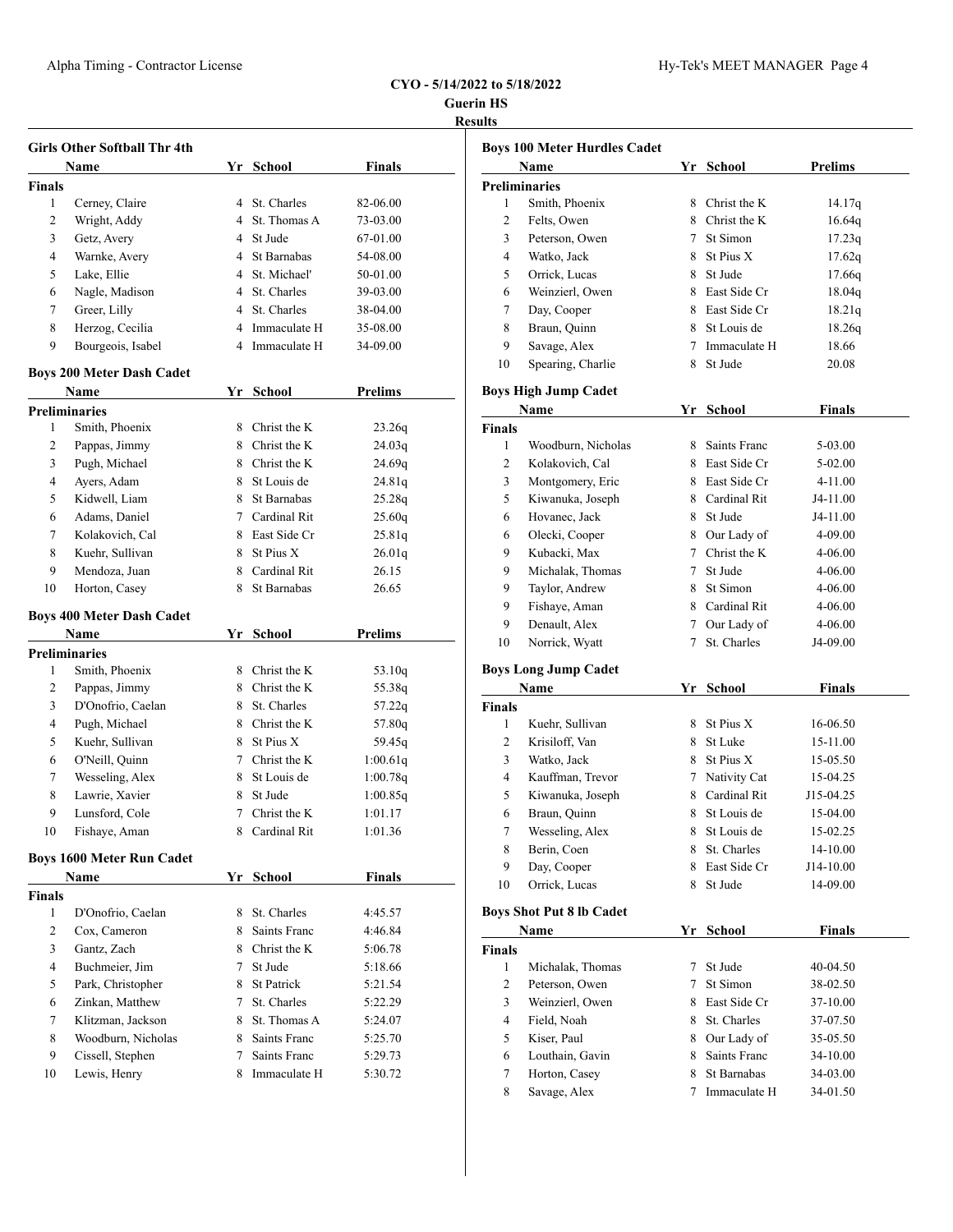## **Guerin HS** <u>lesul</u>

|                    | Finals  (Boys Shot Put 8 lb Cadet)   |             |                               |                      |
|--------------------|--------------------------------------|-------------|-------------------------------|----------------------|
|                    | <b>Name</b>                          |             | Yr School                     | Finals               |
| 9                  | Guidry, Jax                          | $7^{\circ}$ | <b>St Matthew</b>             | 33-03.50             |
| 10                 | Lawrence, Thad                       | 8           | St Pius X                     | 33-02.50             |
|                    | <b>Boys 50 Meter Dash 56</b>         |             |                               |                      |
|                    | Name                                 |             | Yr School                     | Prelims              |
|                    | <b>Preliminaries</b>                 |             |                               |                      |
| 1                  | Mandsager, Brooks                    |             | 5 St Simon                    | 7.45q                |
| 2                  | Sorensen, Erik                       |             | 7 St Pius X                   | 7.56q                |
| 3                  | Calero, Santiago                     |             | 6 Cardinal Rit                | 7.58q                |
| 4                  | Welsh, Oliver                        |             | 5 St Pius X                   | 7.59q                |
| 5                  | Coffey, Jerome                       |             | 6 St Simon                    | 7.63q                |
| 6                  | Asher, Mitchell                      |             | 5 St Barnabas                 | 7.66q                |
| 6                  | Johnson, Parker                      |             | 5 St Pius X                   | 7.66q                |
| 8                  | Carroll, Mason                       |             | 6 St Jude                     | 7.75q                |
| 9                  | Skelton, Milo                        | 5           | St Louis de                   | 7.75                 |
| 10                 | Baker, Graham                        | 5           | Our Lady of                   | 7.76                 |
|                    | <b>Boys 200 Meter Dash 56</b>        |             |                               |                      |
|                    | Name                                 |             | Yr School                     | <b>Prelims</b>       |
|                    | <b>Preliminaries</b>                 |             |                               |                      |
| 1                  | Clark. Carson                        |             | 6 Nativity Cat                | 28.51q               |
| 2                  | Moran, Mason                         |             | 5 Christ the K                | 28.58q               |
| 3                  | Calero, Santiago                     |             | 6 Cardinal Rit                | 28.97q               |
| 4                  | Heyward, Joshua                      |             | 6 St Matthew                  | 29.25q               |
| 5                  | Laniohan, Jullian                    |             | 6 St Pius X                   | 29.49q               |
| 6                  | Nordholt, Kayden                     |             | 5 St Jude                     | 29.84q               |
| 7                  | Coffey, Jerome                       |             | 6 St Simon                    | 30.22q               |
| 8                  | Dill, Nolan                          | 5           | St Pius X                     | 30.56q               |
| 9                  | Skelton, Milo                        | 5           | St Louis de                   | 30.65                |
| 10                 | Howard, Cooper                       | 5           | Our Lady of                   | 30.82                |
|                    | <b>Boys 400 Meter Dash 56</b>        |             |                               |                      |
|                    | Name                                 |             | Yr School                     | <b>Prelims</b>       |
|                    | <b>Preliminaries</b>                 |             |                               |                      |
|                    | Moran, Mason                         |             | 5 Christ the K                | 1:05.68q             |
| 1                  |                                      |             |                               |                      |
| 2                  | O'Rourke, Connall                    |             | 6 Christ the K                | 1:08.15q             |
| 3                  | Mandsager, Brooks                    | 5           | St Simon                      | 1:09.34q             |
| 4                  | Howard, Cooper                       |             |                               |                      |
| 5                  | Vannice, Noel                        |             | 5 Our Lady of<br>6 St Matthew | 1:10.24q<br>1:10.45q |
| 6                  | Shaver, James                        |             | 5 St. Thomas A                |                      |
| 7                  |                                      | 5           | Our Lady of                   | 1:11.17q<br>1:11.53q |
| 8                  | Galvin, Timmy<br>Moore, Evan         | 5           | St Barnabas                   | 1:11.69q             |
| 9                  |                                      |             |                               |                      |
| 10                 | Harrington, Nolan<br>Timbrook, Creed | 6           | 6 Christ the K<br>St. Charles | 1:12.64<br>1:13.83   |
|                    |                                      |             |                               |                      |
|                    | Boys 1600 Meter Run 56               |             |                               |                      |
|                    | Name                                 | Yr          | School                        | <b>Finals</b>        |
| 1                  |                                      |             | 6 St Simon                    | 5:05.85              |
| 2                  | Carlisle, Austin                     |             | 5 Our Lady of                 |                      |
| <b>Finals</b><br>3 | Galvin, Timmy                        |             |                               | 5:42.64              |
| 4                  | Monahan, Keenan                      |             | 5 Christ the K<br>6 St Jude   | 5:45.57              |
| 5                  | Quillen, Jack<br>Sherman, Daniel     |             | 6 Our Lady of                 | 5:51.47<br>5:52.27   |

| sults          |                                      |   |                |                |
|----------------|--------------------------------------|---|----------------|----------------|
| 7              | Anderson, Quinn                      |   | 6 Christ the K | 5:52.91        |
| 8              | Masaka, James                        |   | 5 St Patrick   | 6:05.77        |
| 9              | Bauer, Mike                          |   | 6 St. Michael' | 6:06.93        |
| 9              | Elliott, Max                         |   | 6 St Pius X    | 6:06.93        |
|                | <b>Boys High Jump 56</b>             |   |                |                |
|                | Name                                 |   | Yr School      | <b>Finals</b>  |
| <b>Finals</b>  |                                      |   |                |                |
| 1              | Quillen, Jack                        |   | 6 St Jude      | 4-07.00        |
| 2              | Hmurovich, Zach                      |   | 6 Immaculate H | 4-04.00        |
| 3              | Flynn, Mickey                        |   | 5 St Jude      | J4-04.00       |
| 4              | Welsh, Oliver                        |   | 5 St Pius X    | 4-03.00        |
| 5              | Houdek, Henry                        |   | 6 St. Thomas A | 4-02.00        |
| 6              | Heyward, Joshua                      |   | 6 St Matthew   | J4-02.00       |
| 7              | Evans, Jeremiah                      |   | 5 St Barnabas  | 4-01.00        |
| 8              | Kedra, Tyler                         |   | 6 St Jude      | 4-00.00        |
| 9              | Back, Lucas                          |   | 5 Saints Franc | 3-11.00        |
| 10             | Stepp, Lee                           |   | 5 Nativity Cat | 3-08.00        |
| 10             | White, Vince                         |   | 5 St Pius X    | 3-08.00        |
| 10             | Berty, Nash                          | 6 | St. Michael'   | 3-08.00        |
|                | <b>Boys Long Jump 56</b>             |   |                |                |
|                | Name                                 |   | Yr School      | <b>Finals</b>  |
| <b>Finals</b>  |                                      |   |                |                |
| 1              | Moran, Mason                         |   | 5 Christ the K | 15-04.25       |
| 2              | Nordholt, Kayden                     |   | 5 St Jude      | 14-06.00       |
| 3              | Dill, Nolan                          |   | 5 St Pius X    | 13-11.00       |
| 4              | McGuire, Aiden                       |   | 5 St Jude      | 13-07.00       |
| 5              | Johnson, Parker                      |   | 5 St Pius X    | 13-05.25       |
| 6              | Lathrop, Isaac                       |   | 5 East Side Cr | 12-11.25       |
| 7              | Kelleher, Corde                      |   | 6 St Jude      | 12-07.00       |
| 8              | Beckmann, Casey                      |   | 6 St Luke      | 12-04.00       |
| 9              | Howard, Cooper                       |   | 5 Our Lady of  | 12-03.50       |
| 10             | Greenlee, Miles                      | 5 | St Matthew     | 12-03.00       |
|                | <b>Boys Shot Put 6 lb 56</b>         |   |                |                |
|                | Name                                 |   | Yr School      | <b>Finals</b>  |
| <b>Finals</b>  |                                      |   |                |                |
| 1              | Sherman, Daniel                      |   | 6 Our Lady of  | 29-05.50       |
| $\overline{c}$ | Mappes, Isaac                        |   | 5 St Jude      | 26-06.50       |
|                |                                      |   |                |                |
| 3              | Savage, Atticus                      |   | 6 Immaculate H | 25-08.50       |
| 4              | Collins, AJ                          |   | 6 Our Lady of  | 25-08.00       |
| 5              | Arquette, Michael                    | 5 | St Luke        | 24-08.75       |
| 6              | Uberta, Vincent                      |   | 5 St Barnabas  | 24-03.50       |
| 7              | Delaney, Evan                        |   | 6 St Maria Gor | 23-01.00       |
| 8              | Harrington, Will                     |   | 5 Christ the K | 23-00.50       |
| 9              | Heisserer, Cole                      |   | 5 St Matthew   | 23-00.00       |
| 10             | Poole, Lukas                         |   | 6 St Maria Gor | 22-06.50       |
|                | <b>Boys 50 Meter Dash 4th</b>        |   |                |                |
|                | Name                                 |   | Yr School      | <b>Prelims</b> |
| 1              | <b>Preliminaries</b>                 |   | 4 St Pius X    |                |
| $\overline{c}$ | Truscott, Kellan                     |   | 4 Christ the K | 7.50q          |
| 3              | Sniadecki, Henry<br>McCormick, Bodee |   | 4 Christ the K | 7.62q<br>7.74q |